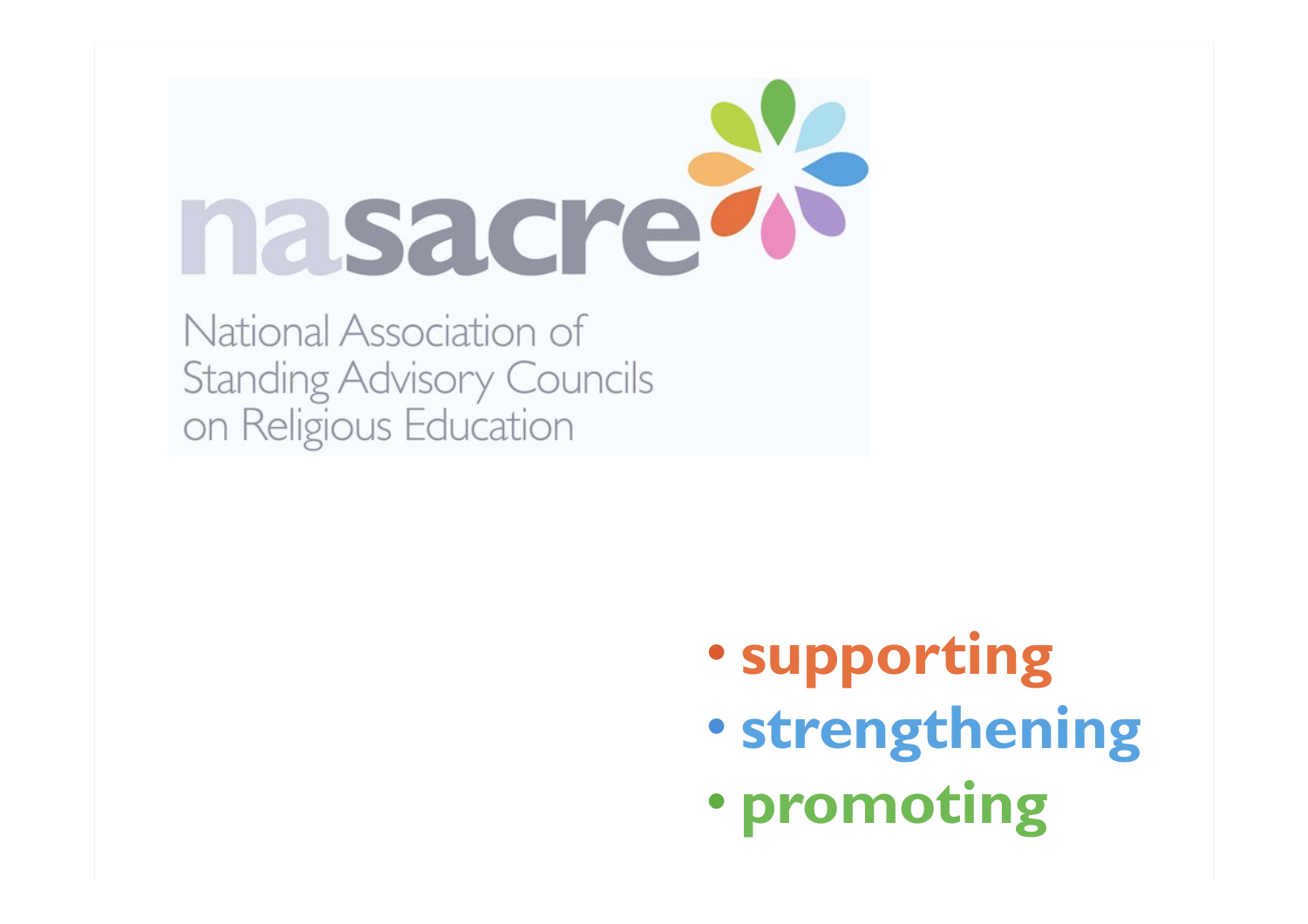

## **ABOUT SACRES**

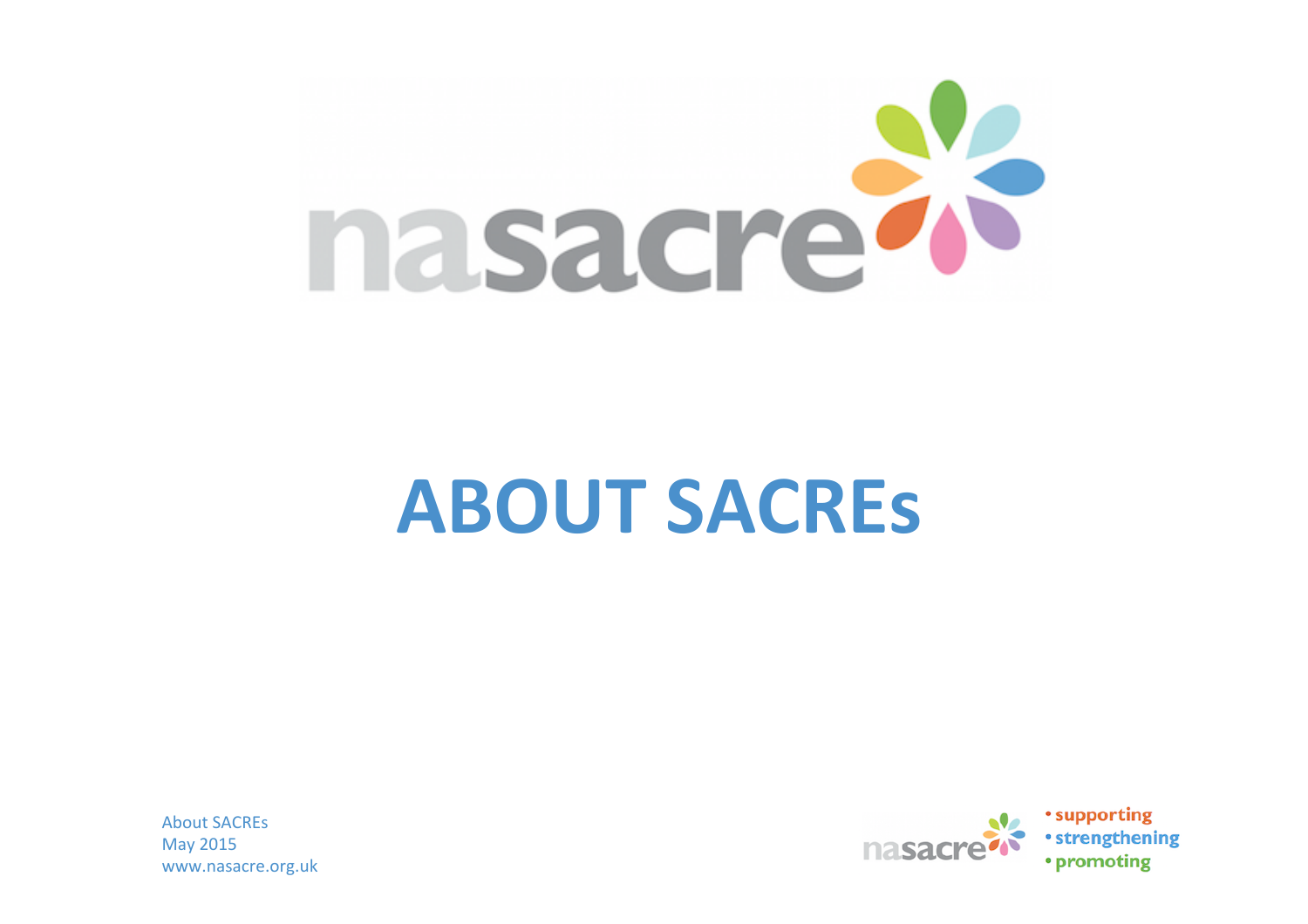# **This training presentation looks at these four questions:**

- What is a SACRE?
- How is it composed?
- What is its role?
- What are the Local Authority's responsibilities?



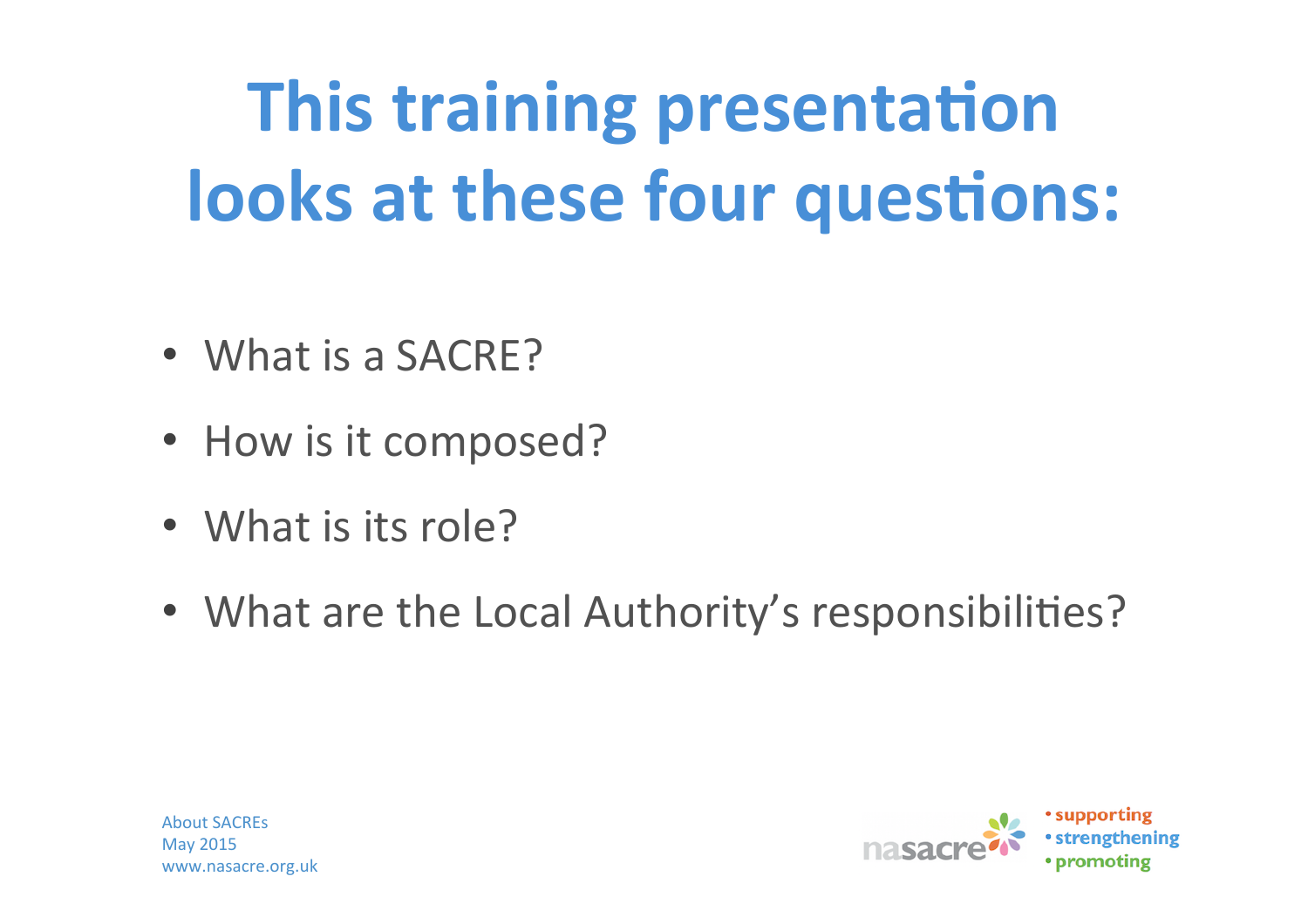#### **What is a SACRE?**

SACRE stands for:

#### **Standing Advisory Council on Religious Education**

A SACRE is part of local government.

Its main function is to advise the local authority (LA) on matters related to Religious Education and collective worship in schools.

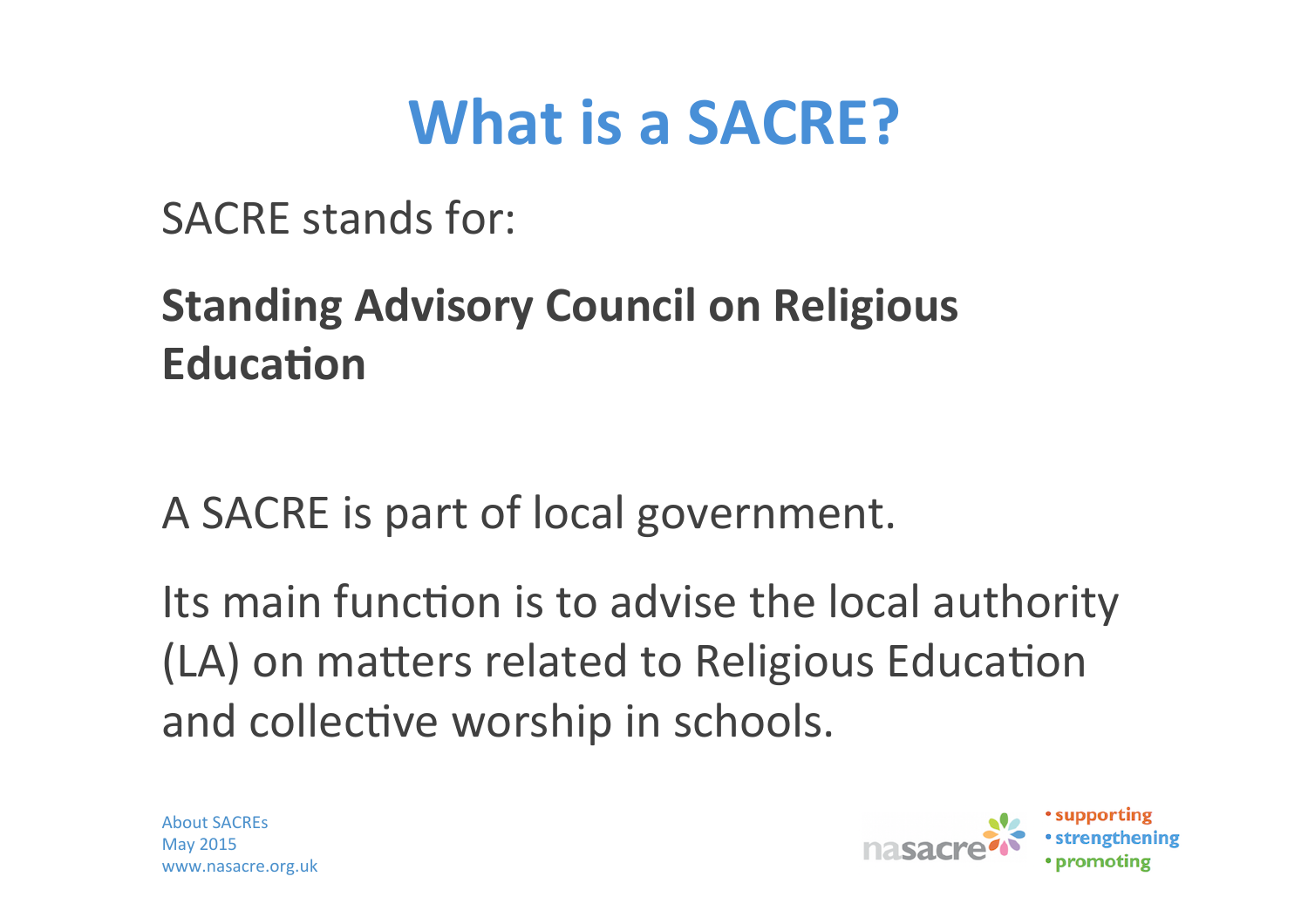#### **What is a SACRE?**

- In 1944, Local Education Authorities (LEAs) were empowered by law to set up a Standing Advisory Council on Religious Education (SACRE)
- In 1988, the law changed and LEAs had to do so
- Today every local authority must have a SACRE and it must meet sufficient times to fulfil its statutory duties
- Most SACREs meet at least three times a year



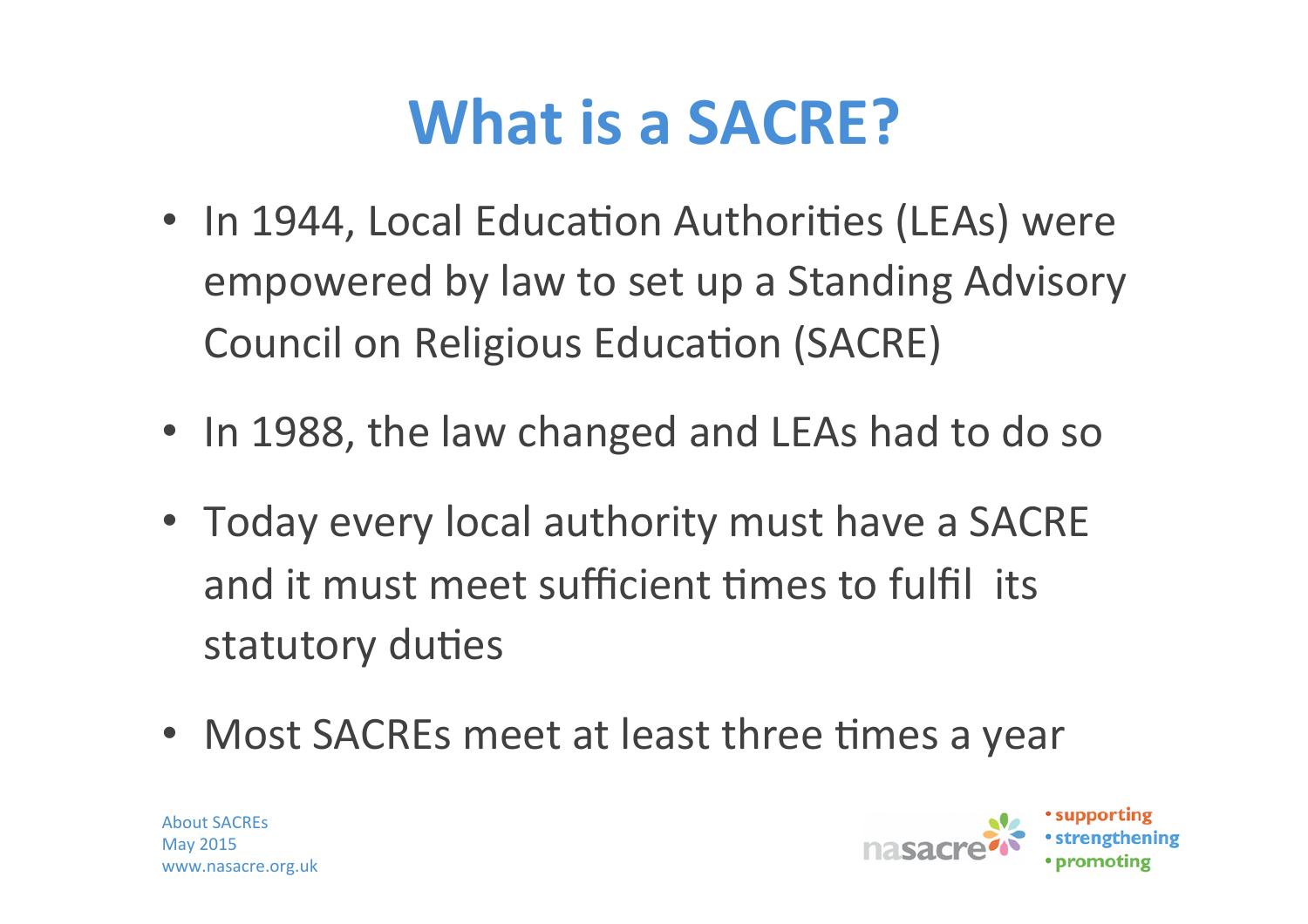#### A SACRF must:

- advise the local authority (LA) on matters related to agreed syllabus religious education (RE) and
- collective worship (CW) either in response to a referral from the LA or as it sees fit
- publish an Annual Report on its work and on actions taken by its representative groups
- email a copy of the Annual Report to the Secretary of State - these are currently being nationally collated by NASACRE

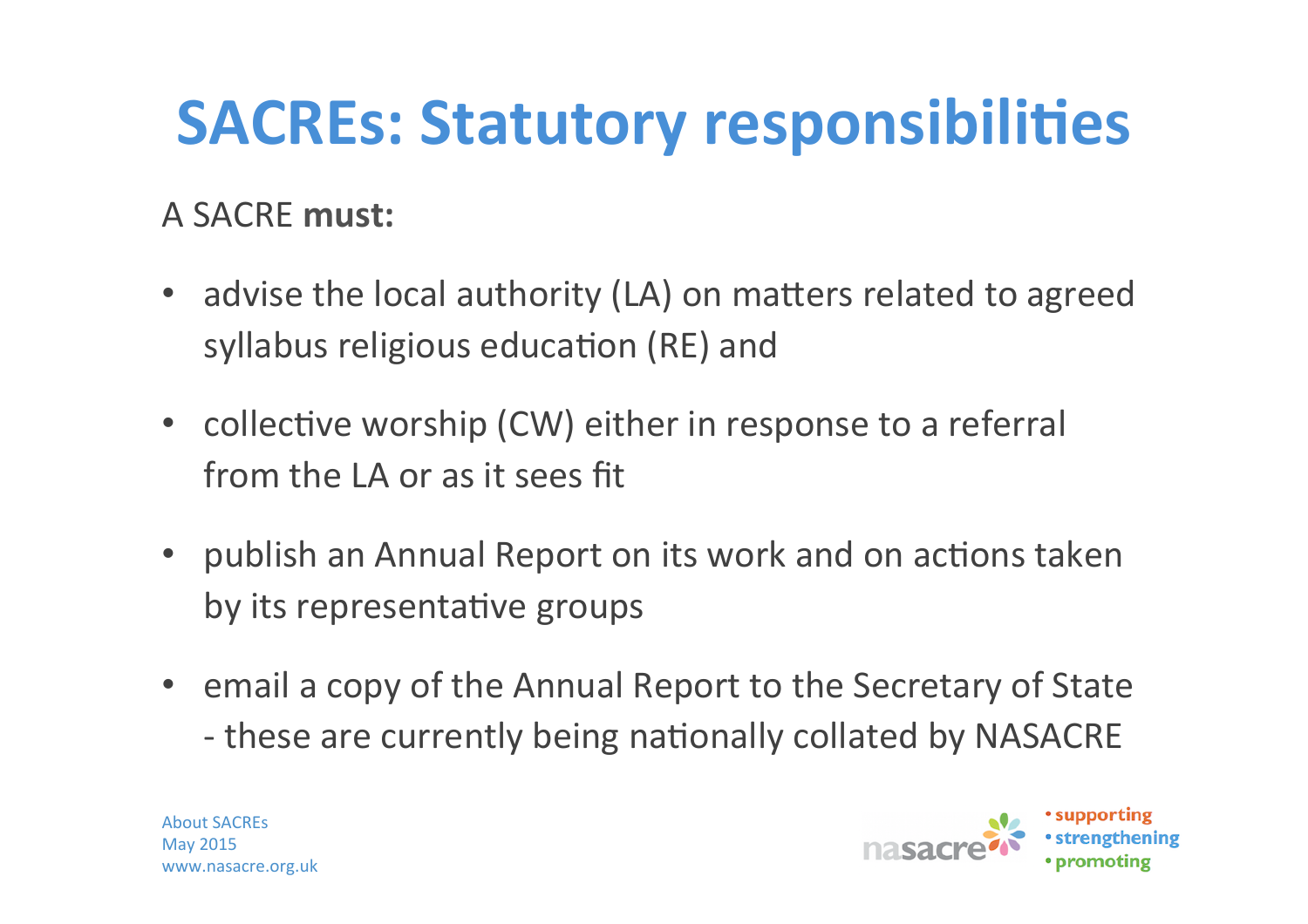#### A SACRE must also:

- meet in public, unless confidential information is to be disclosed
- make minutes of its meetings available for inspection at LA offices
- consider appeals from schools wishing to modify the legal requirement for the majority of acts of collective worship to be wholly or mainly of a broadly Christian character; this procedure is called a 'determination' as SACRE determines whether or not to agree the appeal



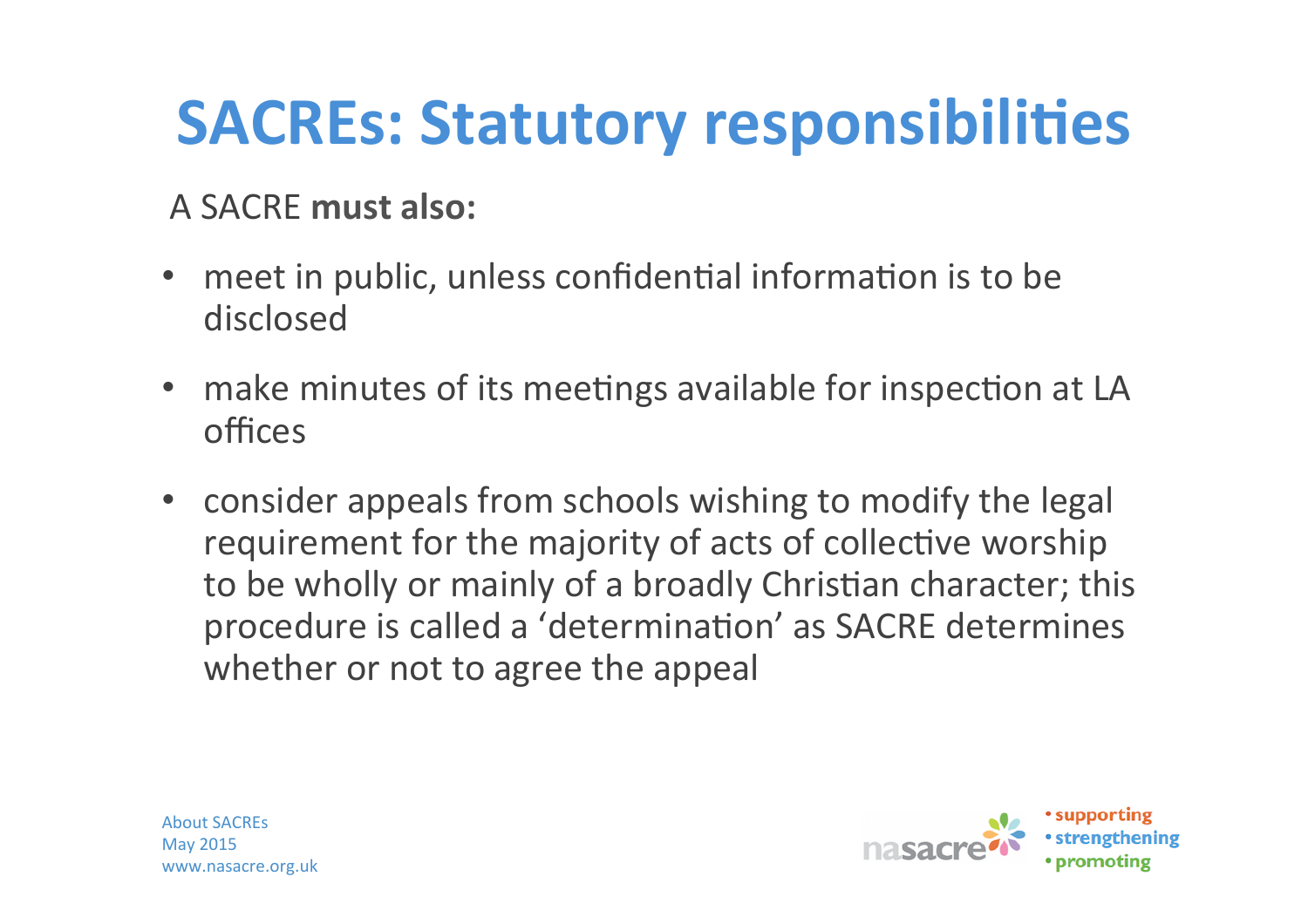An effective SACRE **should:** 

- monitor the provision and quality of agreed syllabus RE and of CW in order to provide targeted advice and support on teaching agreed syllabus RE
- advise the LA on the provision of training for teachers
- consider complaints about RE and CW referred to them by their LA
- consider whether changes need to be made to the agreed syllabus, in partnership with the LA
- offer advice to the LA in respect of the agreed syllabus and its implementation

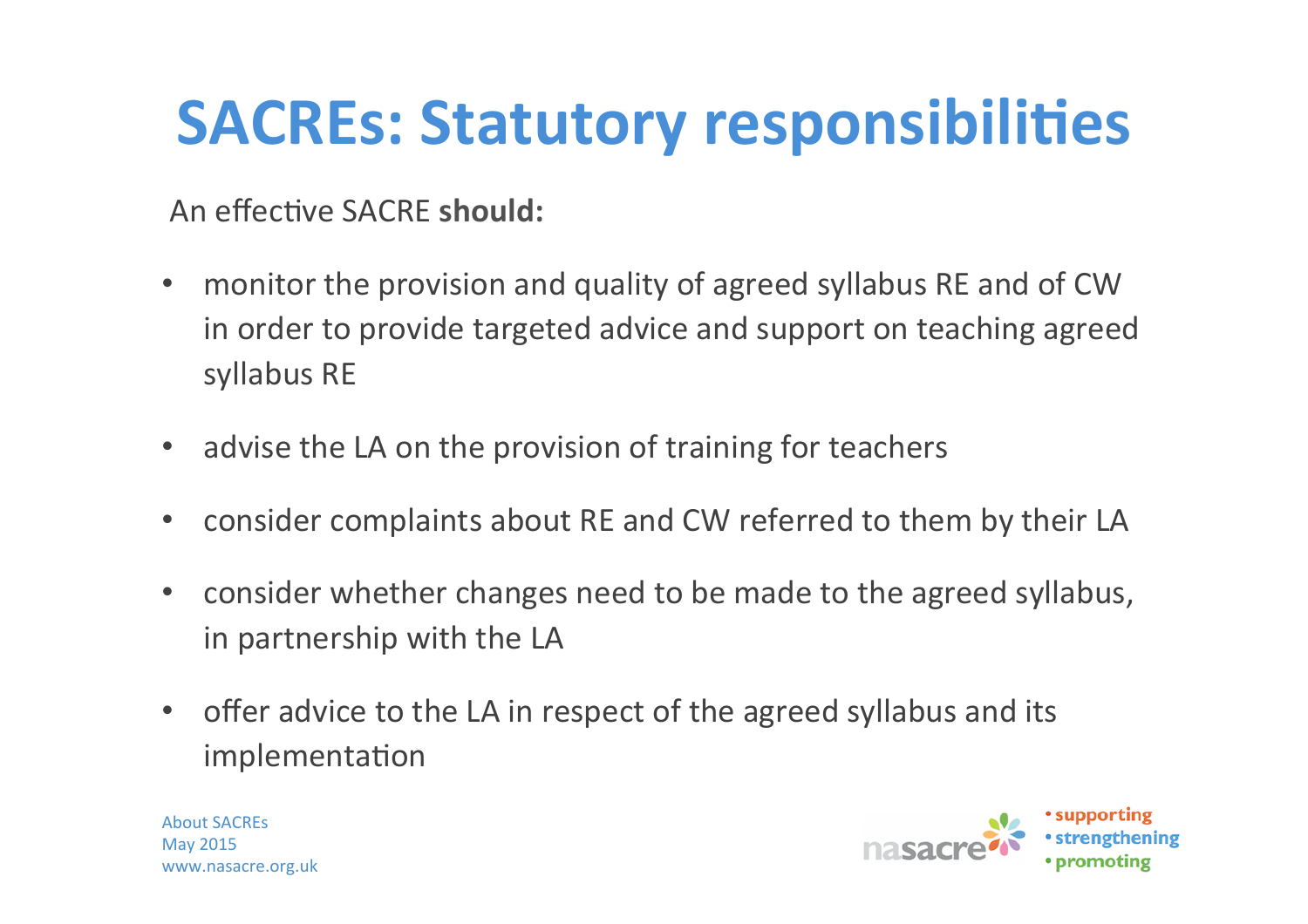#### A SACRE may:

- require the LA to review its agreed syllabus
- decide to advise the LA on matters to do with RE and CW
- co-opt individuals who are not members of any of the groups, for example to provide educational expertise, the views of young people, or religious and non-religious views that reflect a diverse multi-cultural society

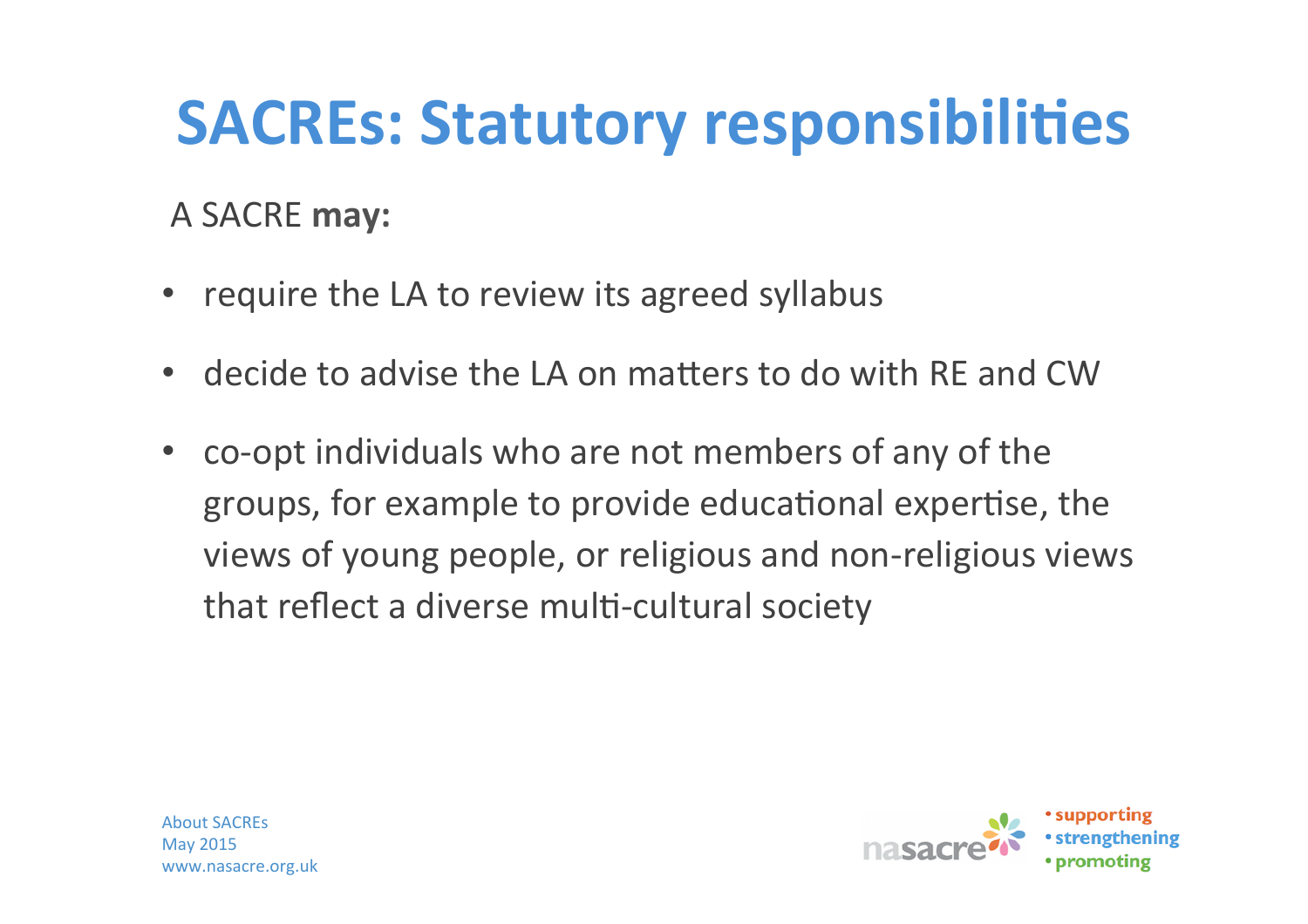### **How is a SACRE composed?**

|                     | <b>Group A</b> | Christian denominations other than the<br>Church of England and other religions and<br>their denominations, reflecting the principal<br>religions of the area |  |
|---------------------|----------------|---------------------------------------------------------------------------------------------------------------------------------------------------------------|--|
|                     | <b>Group B</b> | The Church of England                                                                                                                                         |  |
|                     | <b>Group C</b> | Teacher and head teacher associations and<br>often others representing education interests                                                                    |  |
|                     | <b>Group D</b> | The Local Authority                                                                                                                                           |  |
| <b>About SACRES</b> |                |                                                                                                                                                               |  |

May 2015 www.nasacre.org.uk

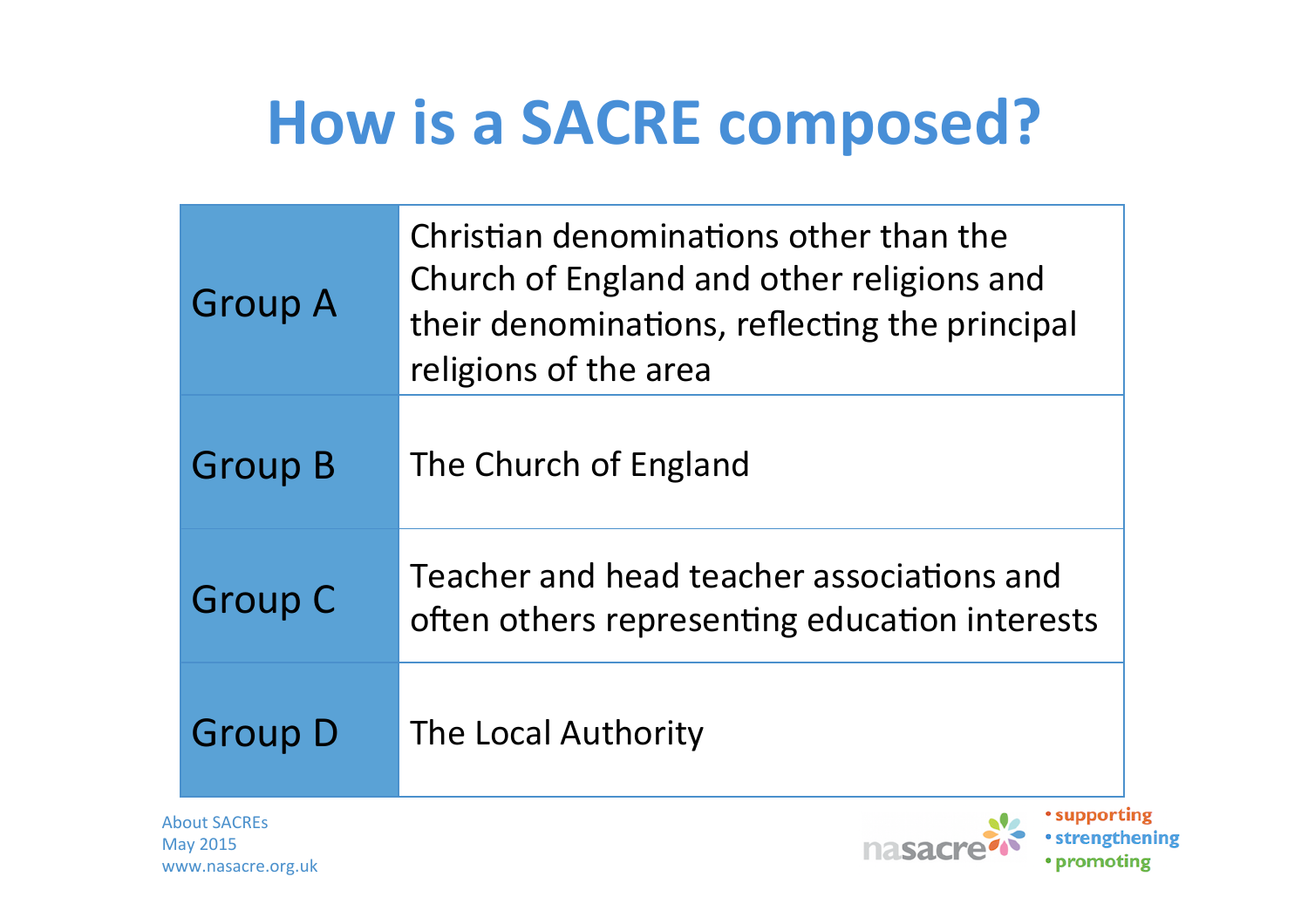#### **Representation on a SACRE**

- All four groups must be represented on the SACRE.
- The number of members in each group will be determined by the individual SACRE's constitution.
- The composition of Group A should be broadly proportionate to the religions and denominations represented in the local area.

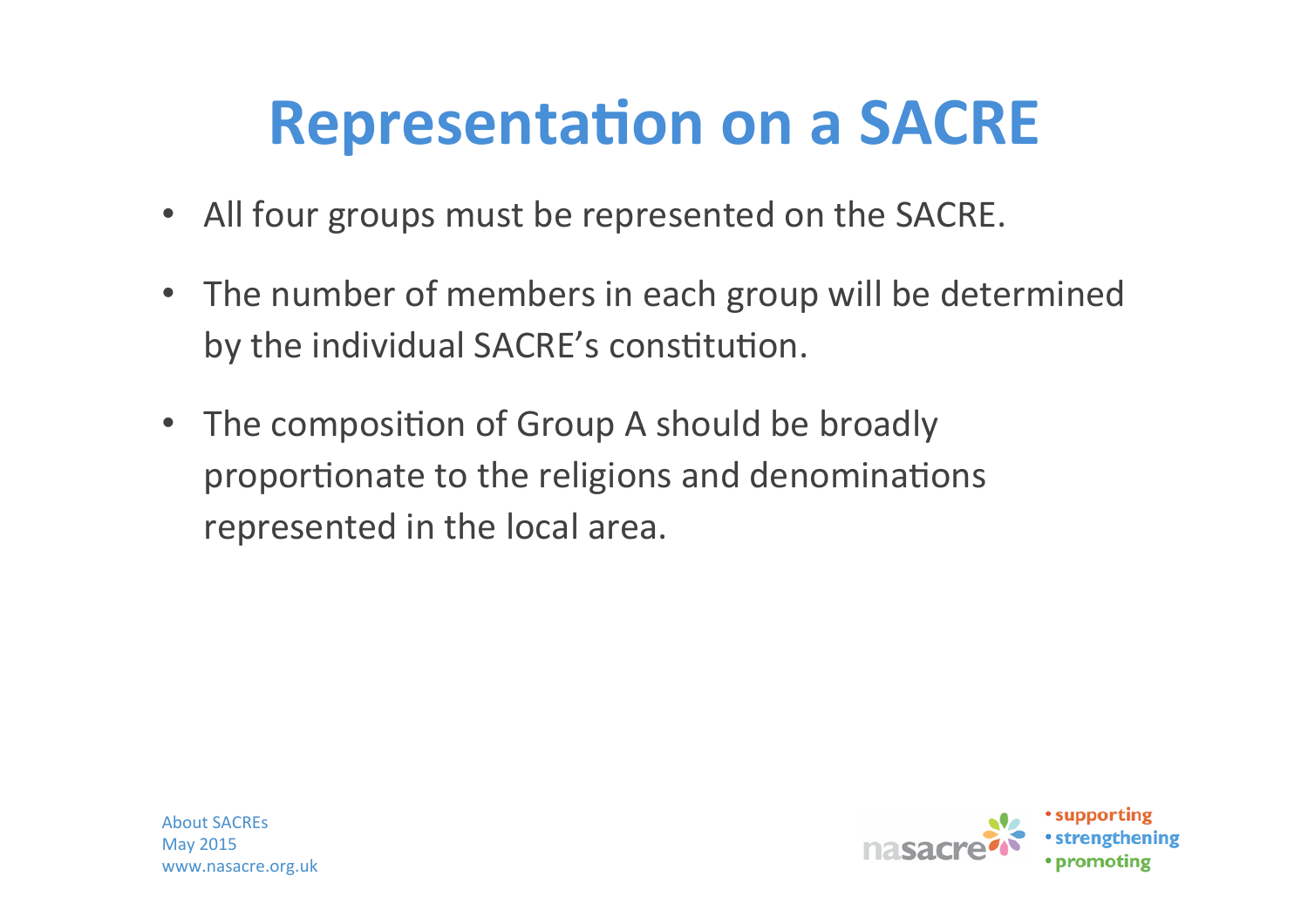### **Decision making**

After discussion many SACREs come to agreement about issues without the need for a vote except in very rare circumstances.

However when votes need to be taken:

- each of the four groups has equal voting rights: one vote per group
- decisions within a group about how that vote is to be cast do not require unanimity
- Each group has to regulate its own proceedings, including provision for resolving deadlock
- co-opted members do not have a vote

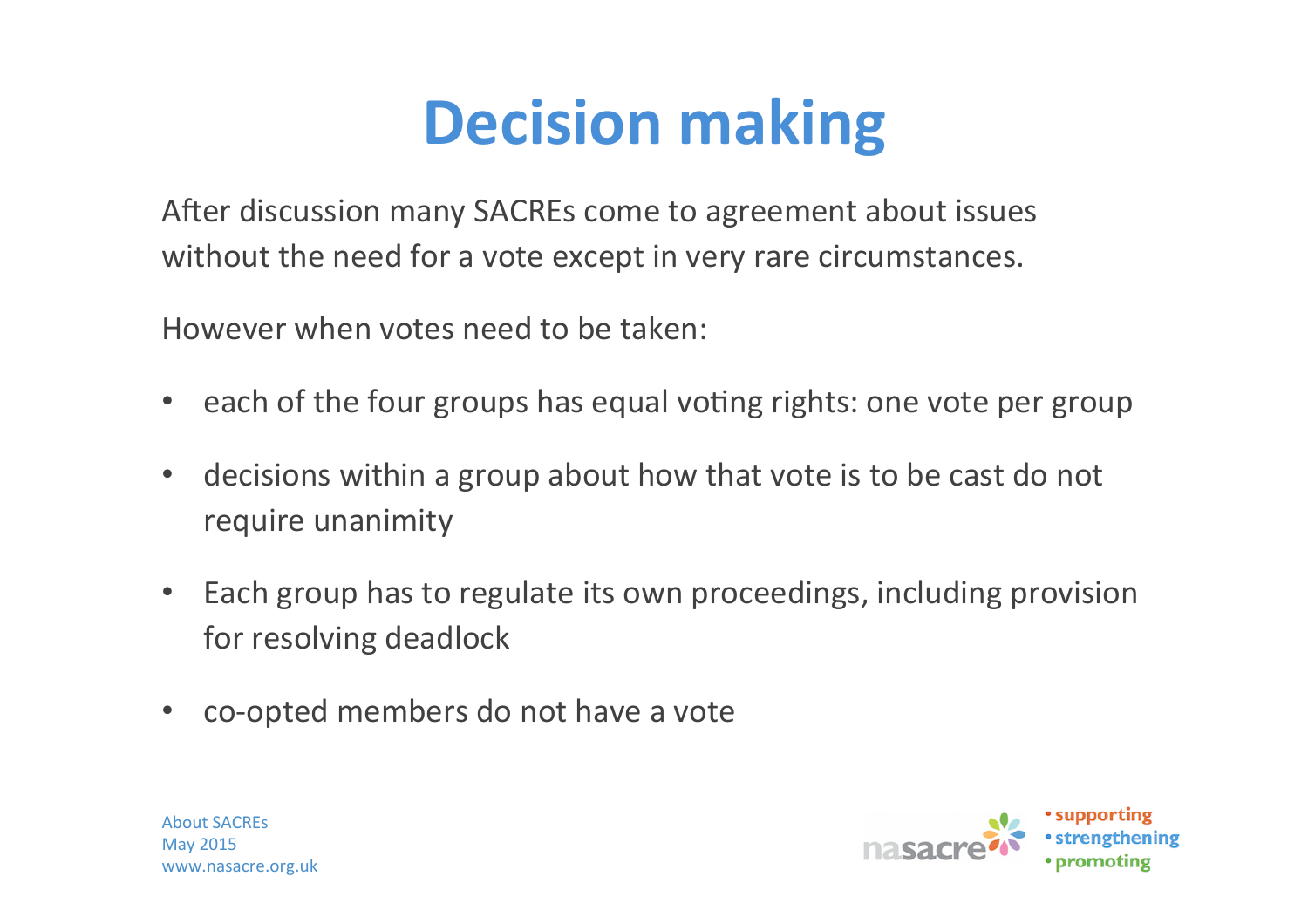#### **SACRE Annual Reports**

- The Annual Report should include details of the SACRE's activities, including advice given to the LA and to schools and any monitoring that has been undertaken in the past year.
- The Report explains how the SACRE has fulfilled its responsibilities, evaluated its practice and used the resources at its disposal effectively.
- In the best practice, SACRE's work would be linked to a development plan.
- The Report can be used to publicise the work of SACRE with schools, governors, elected members and the general public.

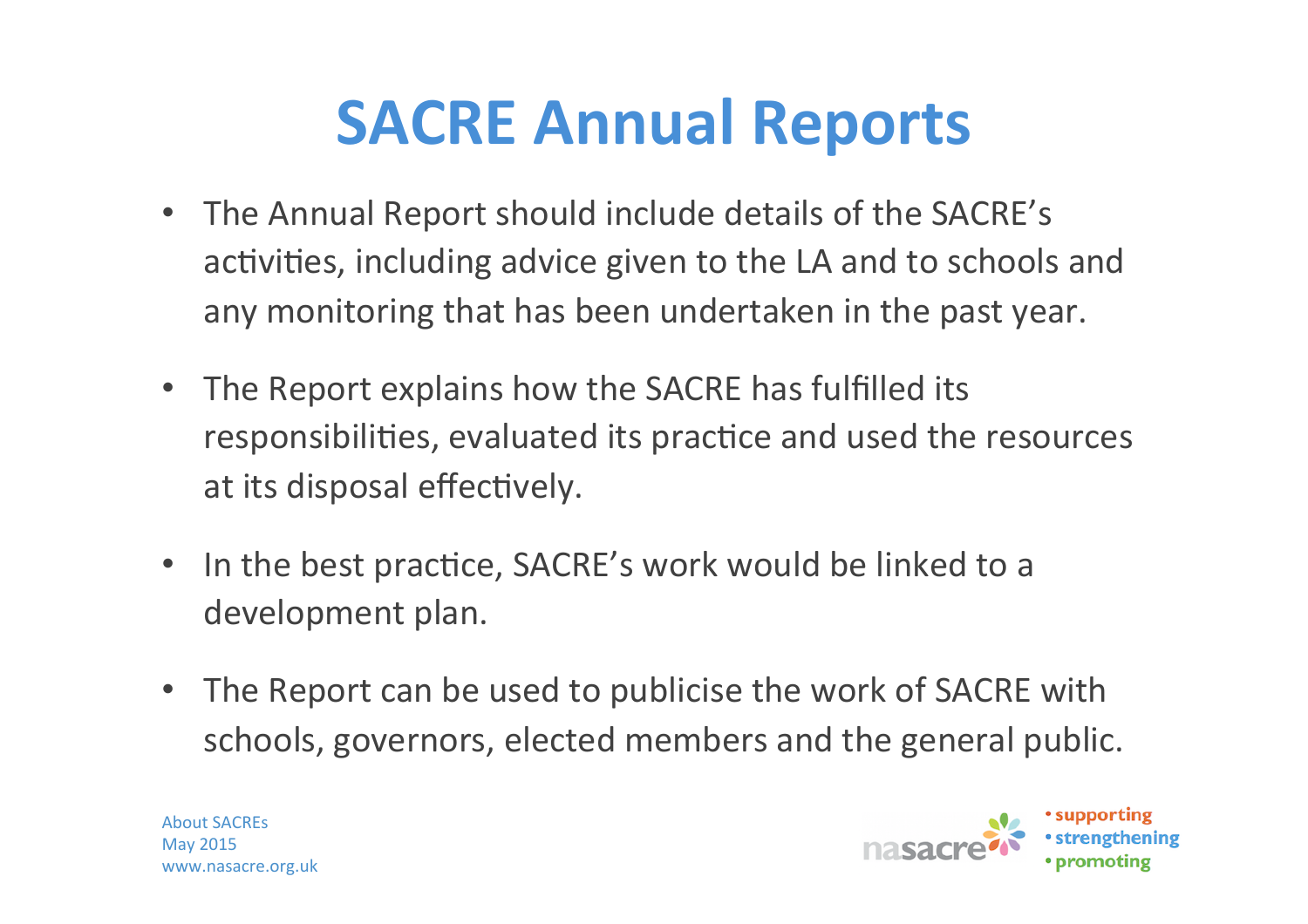## **The role of the SACRE**

SACREs are responsible for oversight of religious education and collective worship in the majority of maintained schools.

The exceptions are:

- RE in voluntary aided schools where RE is determined by the governors and taught according to the school's trust deed
- collective worship in all schools with a religious character where worship can be reflective of that religious faith
- academies (even those which follow the LA agreed syllabus)



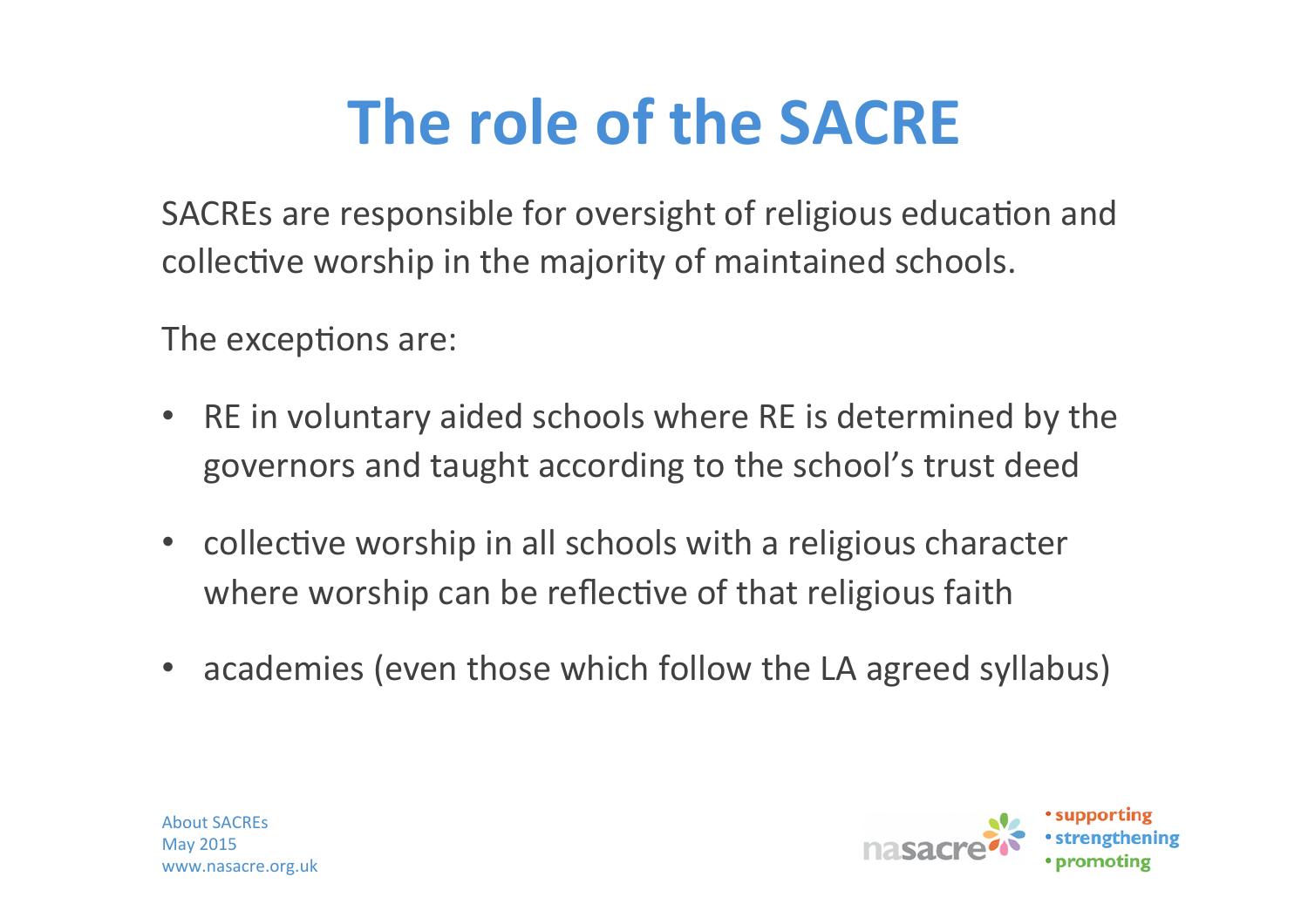## **Schools and RE:**

| <b>Type of school</b>                                       | <b>Religious education is</b>                                                                                           |
|-------------------------------------------------------------|-------------------------------------------------------------------------------------------------------------------------|
| <b>Community and Voluntary</b><br>controlled (VC) schools   | taught according to the local authority's agreed<br>syllabus and comes within SACRE's remit.                            |
| Voluntary aided (VA) schools                                | determined by the governors in accordance with<br>the trust deed and reflects the religious character<br>of the school. |
| Foundation schools with or<br>without a religious character | taught according to the local authority's agreed<br>syllabus.                                                           |
| Trust schools                                               | taught according to the local authority's agreed<br>syllabus.                                                           |
| Academies                                                   | Is part of the curriculum, but is taught according to<br>the school's funding agreement.                                |



**• supporting** · strengthening • promoting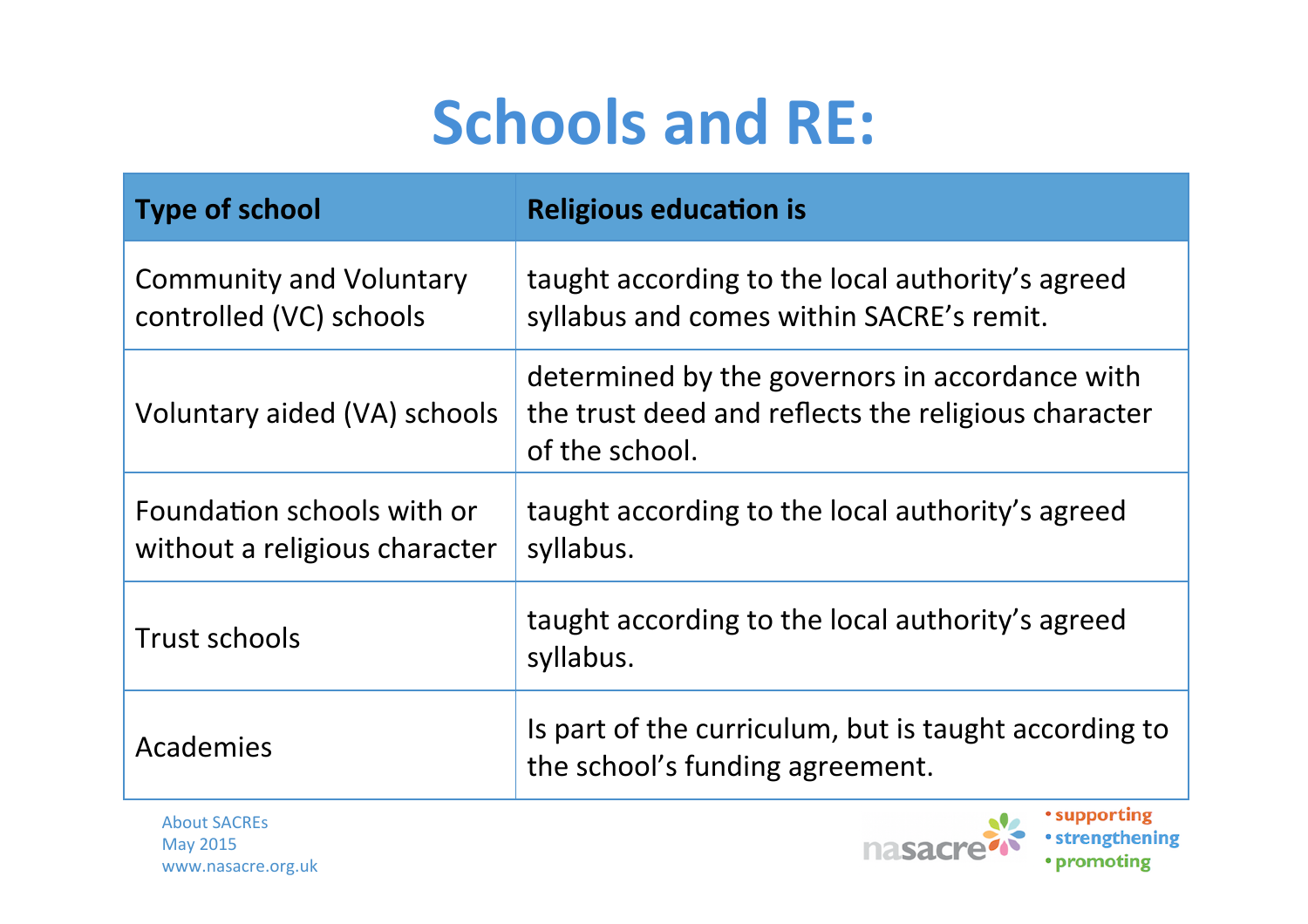## **Collective worship in schools**

| <b>Type of school</b>                                            | <b>Collective worship</b>                                                                                                                                        |
|------------------------------------------------------------------|------------------------------------------------------------------------------------------------------------------------------------------------------------------|
| Community                                                        | follows the 1996 Education Act and the majority is<br>'wholly or mainly of a broadly Christian character'.                                                       |
| Voluntary controlled (VC)<br>and Voluntary aided (VA)<br>schools | reflects the Christian character of the school.                                                                                                                  |
| Foundation schools without<br>a religious character              | follows the 1996 Education Act and the majority is<br>'wholly or mainly of a broadly Christian character'.                                                       |
| Academies                                                        | Collective worship is determined by the academy's<br>funding agreement but must be every day for<br>pupils not withdrawn in whole or in part by their<br>parent. |

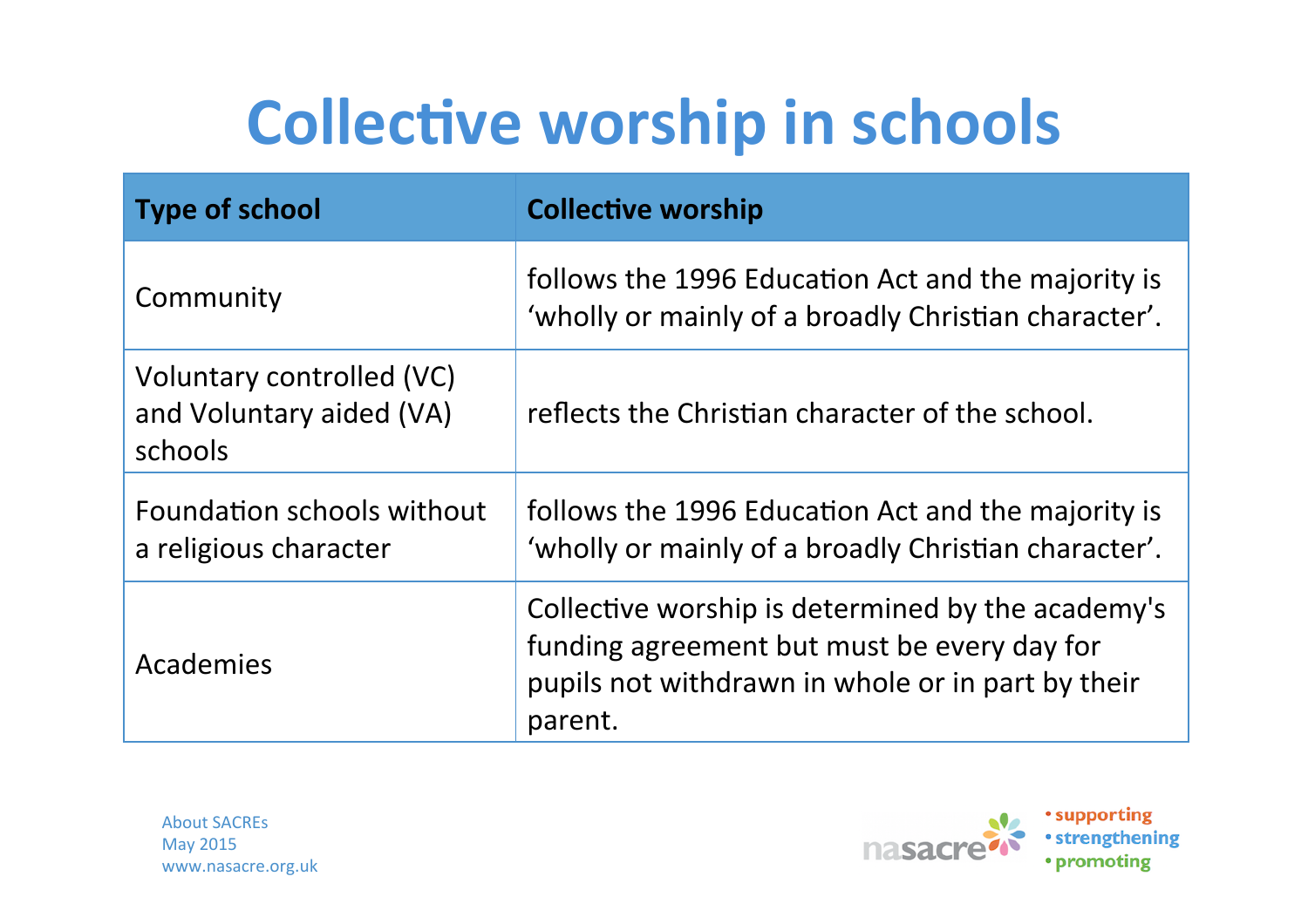### **Local Authority responsibilities**

- $\cdot$  ensure there is a SACRE
- ensure all four groups are represented on the SACRE
- establish an occasional body called an Agreed Syllabus Conference (ASC) and appoint members to it
- ensure there is an Agreed Syllabus, reviewed every five years
- ensure funds and support are in place to enable SACRE to fulfil its duties
- take note of and respond to advice from the SACRE

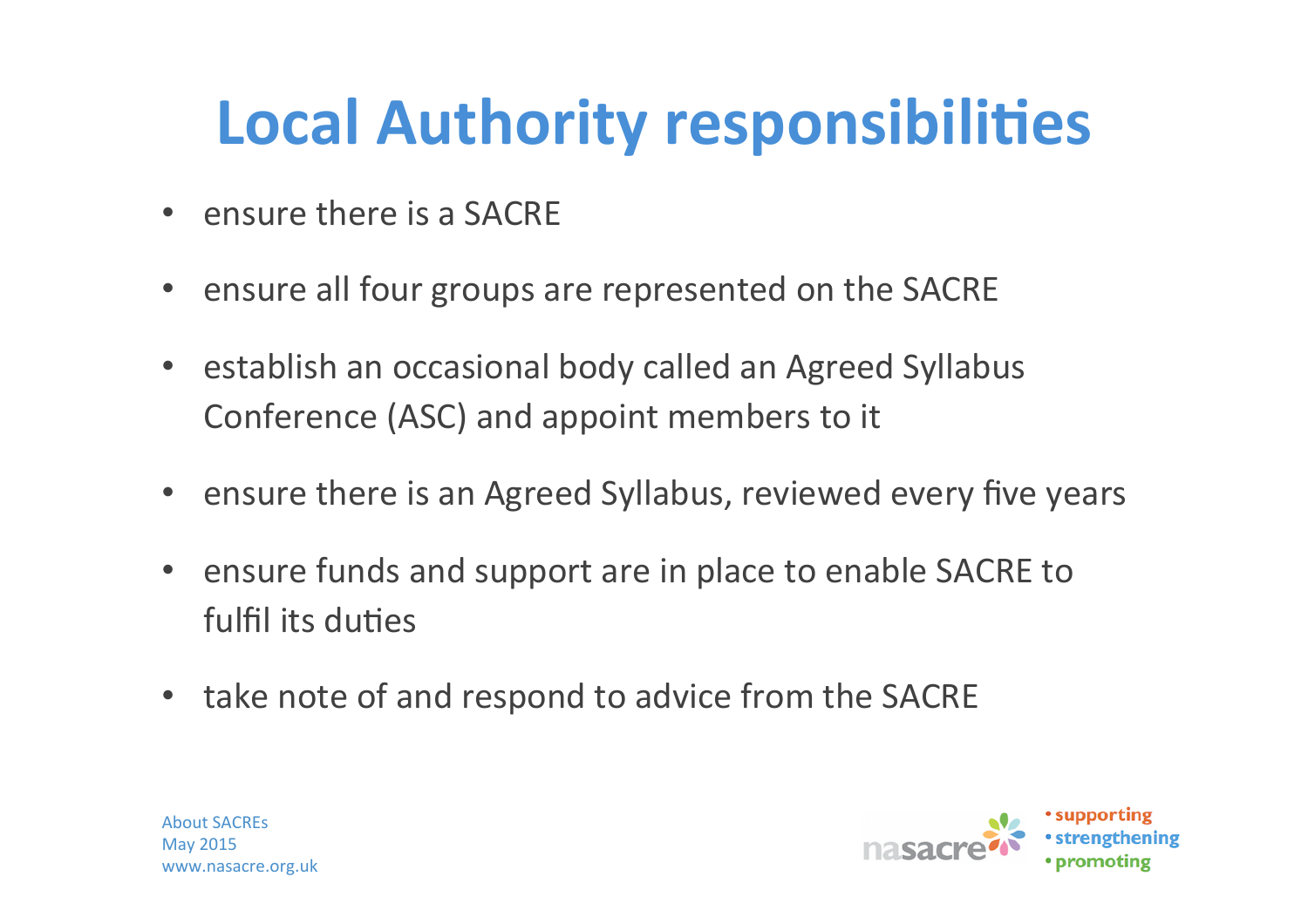## **Local Authority responsibilities**

#### **Appoin5ng members**

It is the LA's responsibility to appoint members of the SACRE and the ASC. 

The  $IA$  should:

- seek nominations from the organisations to be represented
- ensure those appointed are representative of the religion, denomination or sponsoring group in question

It is good practice for the SACRE to review its constitution periodically to ensure membership is appropriately representative and to advise the LA of any necessary amendments.